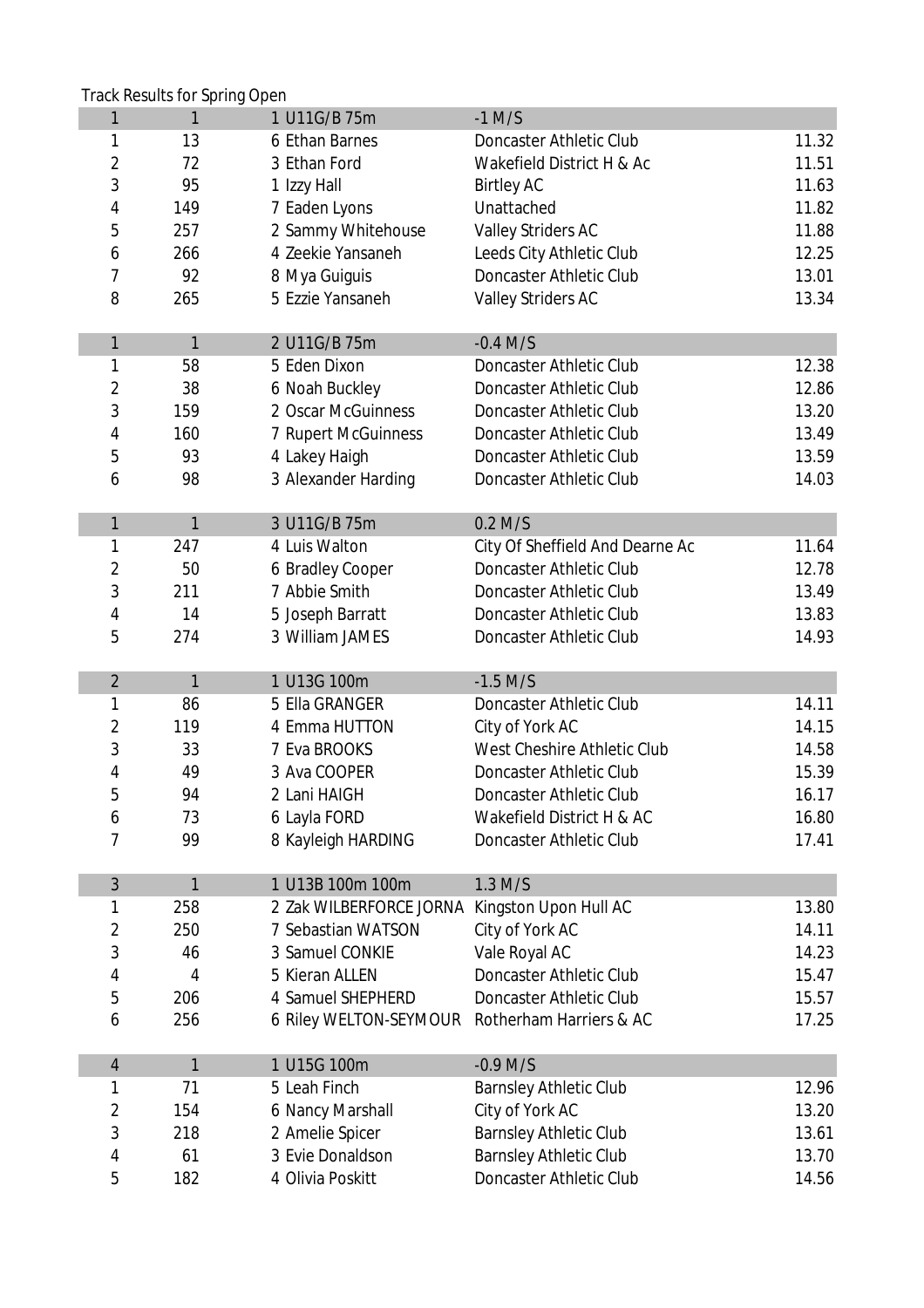| 4                       | $\mathbf{1}$ | 2 U15G 100m               | $-1.8$ M/S                            |       |
|-------------------------|--------------|---------------------------|---------------------------------------|-------|
| 1                       | 170          | 3 Eva Murray              | City of York AC                       | 14.00 |
| $\overline{2}$          | 69           | 2 Amelie Farnes           | City Of Sheffield And Dearne Ac       | 14.12 |
| 3                       | 212          | 5 Aimee Smith             | <b>Doncaster Athletic Club</b>        | 14.92 |
|                         |              |                           |                                       |       |
| 5                       | $\mathbf{1}$ | 1 U15B 100m               | $-0.7$ M/S                            |       |
| 1                       | 175          | 4 Peter Gordon Overfield  | <b>Doncaster Athletic Club</b>        | 12.04 |
| $\overline{\mathbf{c}}$ | 28           | 7 Daniel Brackstone       | <b>Burton AC</b>                      | 12.59 |
| 3                       | 198          | 5 Aaron Rowe              | Newark AC                             | 12.71 |
| 4                       | 89           | 2 Finlay Gray             | <b>Hallamshire Harriers Sheffield</b> | 12.77 |
| 5                       | 232          | 6 Angelo Tohovitis        | <b>Retford AC</b>                     | 13.04 |
| 6                       | 26           | 8 Oliver Bostwick         | Wakefield District H & AC             | 13.32 |
| 7                       | 77           | 3 Archie Fraser           | Pontefract AC                         | 13.48 |
|                         |              |                           |                                       |       |
| 6                       | 1            | 1 U17W 100m               | $-0.3$ M/S                            |       |
| 1                       | 199          | 2 Katie Rowney            | <b>Doncaster Athletic Club</b>        | 13.31 |
| $\overline{2}$          | 62           | 6 Trinity Dooley-Williams | <b>Doncaster Athletic Club</b>        | 13.32 |
| 3                       | 87           | 3 Holly Granger           | <b>Doncaster Athletic Club</b>        | 13.82 |
| 4                       | 237          | 5 Holly Turner            | City Of Sheffield And Dearne Ac       | 13.90 |
|                         |              |                           |                                       |       |
| $\overline{7}$          | $\mathbf{1}$ | 1 U17M 100m               | $-0.8$ M/S                            |       |
| 1                       | 168          | 5 Rafi Munir              | <b>Doncaster Athletic Club</b>        | 11.55 |
| 2                       | 213          | 4 Ben Smith               | Wakefield District H & Ac             | 11.86 |
| 3                       | 189          | 3 Ethan Pym               | City of York AC                       | 11.92 |
| 4                       | 104          | 2 Thomas Henshaw          | City Of Sheffield And Dearne Ac       | 12.16 |
| 5                       | 156          | 6 Syd Marshall            | City of York AC                       | 12.40 |
| 6                       | 183          | 8 Corey Pottage           | <b>Beverley Athletic Club</b>         | 12.89 |
| 7                       | 255          | 7 Connor Wells            | Vale of York Athletic Community       | 13.42 |
| 8                       | 1            | 1 U20/SW 100m             | $0.7$ M/S                             |       |
| 1                       | 219          | 4 Charlotte Stamp         | City of York AC                       | 12.56 |
| 2                       | 113          | 2 Lucy Holmes             | Wakefield District H & Ac             | 12.68 |
| 3                       | 185          | 5 Amanda Potter           | Wakefield District H & Ac             | 12.92 |
| 4                       | 155          | 7 Sophie Marshall         | Lincoln Wellington Athletic Clu       | 12.92 |
| 5                       | 117          | 8 Megan Hoult             | Kingston upon Hull AC                 | 13.63 |
|                         |              |                           |                                       |       |
| 8                       | 1            | 2 U20/SW 100m             | $0.4$ M/S                             |       |
| 1                       | 249          | 8 Ashley Watson           | <b>Hartlepool Athletics Club</b>      | 12.70 |
| $\overline{\mathbf{c}}$ | 260          | 6 Megan Woodhead          | City Of Sheffield And Dearne Ac       | 14.17 |
| 3                       | 131          | 3 Eleanor Kealey          | <b>Doncaster Athletic Club</b>        | 14.38 |
| 4                       | 230          | 7 Denise Timmis           | Lincoln Wellington Athletic Clu       | 16.06 |
| 5                       | 152          | 2 Caroline Marler         | Otley AC                              | 17.12 |
|                         |              |                           |                                       |       |
| 9                       | 1            | 1 U20M 100m               | $-0.2$ M/S                            |       |
| 1                       | 108          | 4 Ryan Hewitt             | Newark AC                             | 11.15 |
| 2                       | 138          | 5 Kieran Lambert          | <b>Doncaster Athletic Club</b>        | 11.71 |
| 3                       | 25           | 3 Alexander Bostwick      | Wakefield District H & AC             | 11.90 |
| 4                       | 124          | 6 Dylan Jenkinson         | Hallamshire Harriers Sheffield        | 12.47 |
| 10                      | 1            | 1 SM 100m                 | $-1.8$ M/S                            |       |
|                         |              |                           |                                       |       |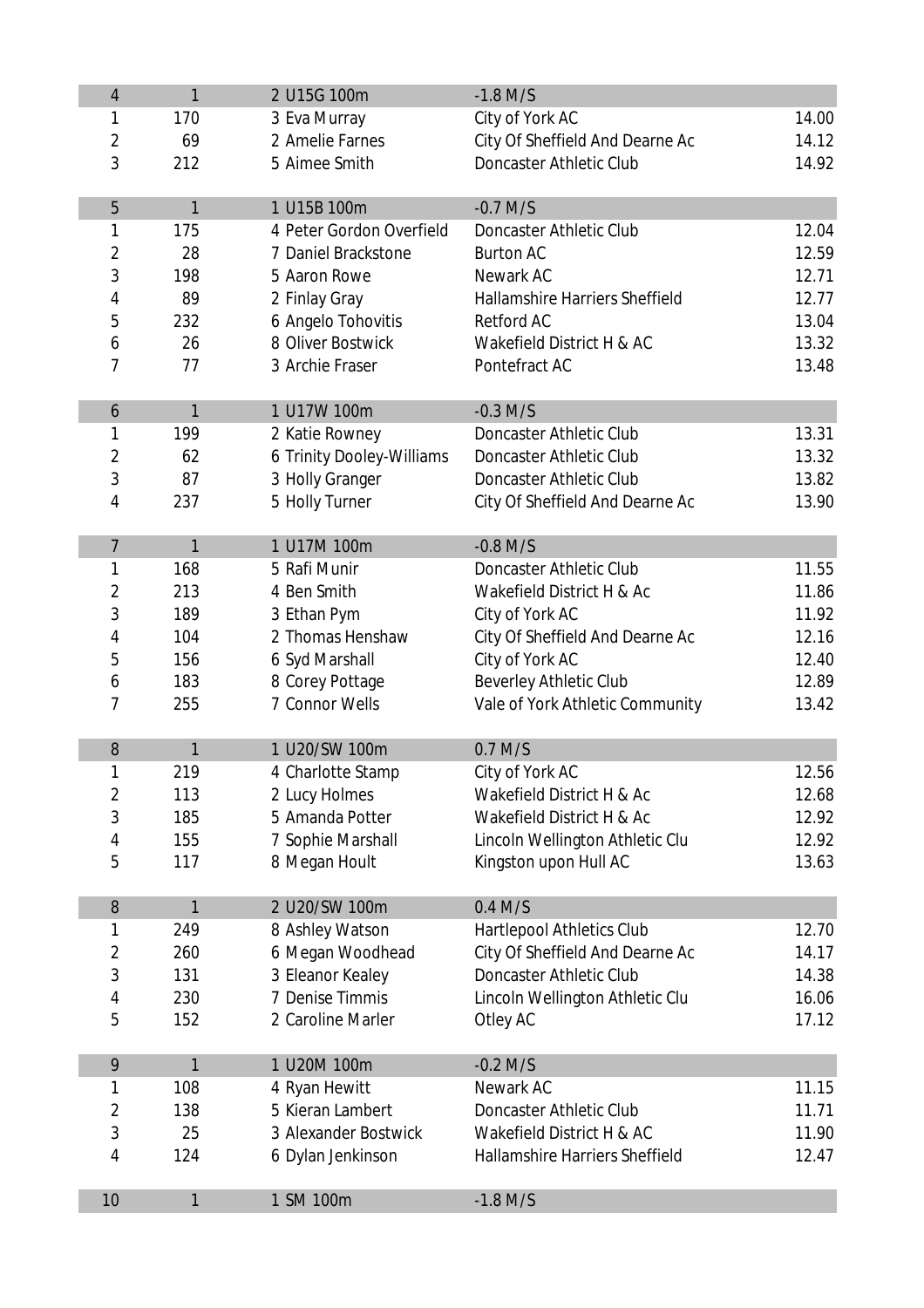| 1                       | 158          | 4 Liam McGivern         | <b>Wrexham AAC</b>                    | 11.51 |  |  |
|-------------------------|--------------|-------------------------|---------------------------------------|-------|--|--|
| 2                       | 174          | 5 Taf Nyakurerwa        | Sale Harriers Manchester              |       |  |  |
| 3                       | 215          | 8 Ryan Snell            | Lincoln Wellington Athletic Clu       |       |  |  |
| 4                       | 67           | 3 Marvin Edwards        | <b>North East Veterans AC</b>         | 11.70 |  |  |
| 5                       | 169          | 2 Adam Murray           | Wakefield District H & Ac             | 11.84 |  |  |
| 6                       | 36           | 1 Anthony Browne        | <b>Doncaster Athletic Club</b>        | 12.13 |  |  |
| 10                      | 1            | 2 SM 100m               | $-0.1$ M/S                            |       |  |  |
| 1                       | 225          | 5 Jay Thomas            | Lincoln Wellington Athletic Clu       | 11.67 |  |  |
| $\overline{2}$          | 82           | 3 Atheer Galdagon       | City Of Sheffield And Dearne Ac       | 11.80 |  |  |
| 3                       | 34           | 4 Jamie Brough          | <b>Doncaster Athletic Club</b>        | 11.82 |  |  |
| 4                       | 88           | 6 Thomas Grantham       | City Of Sheffield And Dearne Ac       | 12.08 |  |  |
| 5                       | 162          | 7 Scott Michael         | City of York AC                       | 12.11 |  |  |
| 6                       | 126          | 1 Nick Johnston-Davis   | Lincoln Wellington Athletic Clu       | 12.53 |  |  |
| 7                       | 39           | 8 Anthony Burniston     | <b>Doncaster Athletic Club</b>        | 12.56 |  |  |
| 10                      | 1            | 3 SM 100m               | $1.2$ M/S                             |       |  |  |
| 1                       | 11           | 5 Alexander Balfe       | Lincoln Wellington Athletic Clu       | 11.95 |  |  |
| $\overline{2}$          | 176          | 3 Richard Parkinson     | City of York AC                       | 12.70 |  |  |
| 3                       | 133          | 6 Conrad Kennedy        | Durham City Harriers & Ac             | 13.01 |  |  |
| 4                       | 64           | 2 Paul Durrant          | <b>Cleethorpes AC</b>                 | 13.71 |  |  |
| 5                       | 197          | 7 Kayden ROE (T37)      | <b>Doncaster Athletic Club</b>        | 17.08 |  |  |
| 11                      | 1            | 1 U13G 200m             | $-0.6$ M/S                            |       |  |  |
| 1                       | 239          | 3 Jorja Turner          | <b>Hallamshire Harriers Sheffield</b> | 27.74 |  |  |
| $\overline{\mathbf{c}}$ | 119          | 4 Emma Hutton           | City of York AC                       | 27.93 |  |  |
| 3                       | 86           | 6 Ella Granger          | <b>Doncaster Athletic Club</b>        | 29.40 |  |  |
| 4                       | 94           | 2 ???                   | Leeds City Athletic Club              | 33.57 |  |  |
| 5                       | 73           | 5 Lois Wormald          | <b>Bury Athletic Club</b>             | 35.47 |  |  |
| 12                      | 1            | 1 U13B 200m             | $-0.8$ M/S                            |       |  |  |
| 1                       | 258          | 4 Zak Wilberforce Jorna | Kingston upon Hull AC                 | 29.25 |  |  |
| 2                       | 262          | 5 Gilby Wright          | Kingston upon Hull AC                 | 29.65 |  |  |
| 3                       | 206          | 3 Samuel Shepherd       | <b>Doncaster Athletic Club</b>        | 34.79 |  |  |
| 13                      | 1            | 1 U15G 200m             | $0.1$ M/S                             |       |  |  |
| 1                       | 71           | 4 Leah Finch            | <b>Barnsley Athletic Club</b>         | 25.75 |  |  |
| $\overline{\mathbf{c}}$ | 135          | 3 Holly Key             | City Of Sheffield And Dearne Ac       | 26.05 |  |  |
| 3                       | 154          | 2 Nancy Marshall        | City of York AC                       | 26.87 |  |  |
| 4                       | 61           | 5 Evie Donaldson        | <b>Barnsley Athletic Club</b>         | 27.87 |  |  |
| 5                       | 170          | 6 Eva Murray            | City of York AC                       | 27.89 |  |  |
| 13                      | $\mathbf{1}$ | 2 U15G 200m             | $-2.1$ M/S                            |       |  |  |
| 1                       | 218          | 5 Amelie Spicer         | <b>Barnsley Athletic Club</b>         | 28.32 |  |  |
| $\overline{2}$          | 212          | 2 Aimee Smith           | <b>Doncaster Athletic Club</b>        | 31.48 |  |  |
| 14                      | $\mathbf{1}$ | 1 U15B 200m             | $-1.2$ M/S                            |       |  |  |
| 1                       | 28           | 5 Daniel Brackstone     | <b>Burton AC</b>                      | 25.18 |  |  |
| $\overline{2}$          | 89           | 3 Finlay Gray           | <b>Hallamshire Harriers Sheffield</b> | 25.73 |  |  |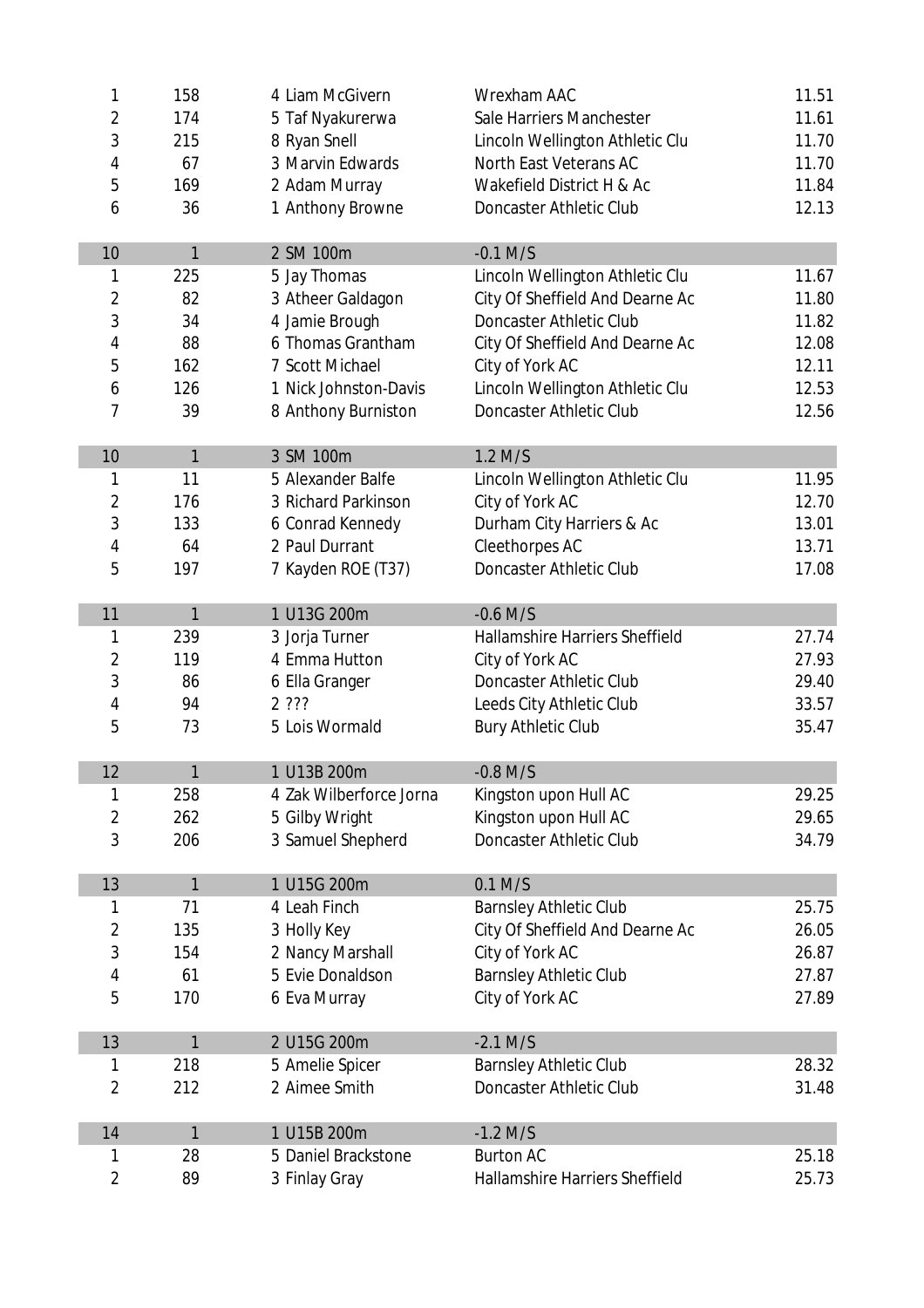| 14                      | 1   | 2 U15B 200m           | $-0.7$ M/S                      |         |
|-------------------------|-----|-----------------------|---------------------------------|---------|
| 1                       | 232 | 5 Angelo Tohovitis    | <b>Retford AC</b>               | 25.64   |
| $\overline{2}$          | 198 | 3 Aaron Rowe          | Newark AC                       | 26.06   |
| 3                       | 26  | 4 Oliver Bostwick     | Wakefield District H & AC       | 26.50   |
| 4                       | 77  | 2 Archie Fraser       | Pontefract AC                   | 26.96   |
|                         |     |                       |                                 |         |
| 15                      | 1   | 1 U17 Women 200m      | $0.5$ M/S                       |         |
| 1                       | 237 | 6 Holly Turner        | City Of Sheffield And Dearne Ac | 28.63   |
|                         |     |                       |                                 |         |
| 16                      | 1   | 1 U17 Men 200m        | $-1.3$ M/S                      |         |
| 1                       | 213 | 6 Ben Smith           | Wakefield District H & Ac       | 23.59   |
| $\overline{\mathbf{c}}$ | 104 | 3 Thomas Henshaw      | City Of Sheffield And Dearne Ac | 25.05   |
| 3                       | 156 | 5 Syd Marshall        | City of York AC                 | 25.43   |
| 4                       | 183 | 4 Corey Pottage       | <b>Beverley Athletic Club</b>   | 25.82   |
| 5                       | 127 | 2 Adam Jones          | <b>Doncaster Athletic Club</b>  | 30.41   |
| 17                      | 1   | 1 U20 Women 200m      | $0.5$ M/S                       |         |
| 1                       | 155 | 2 Sophie Marshall     | Lincoln Wellington Athletic Clu | 26.13   |
| $\overline{2}$          | 260 |                       | City Of Sheffield And Dearne Ac | 29.53   |
|                         |     | 3 Megan Woodhead      |                                 |         |
| 18                      | 1   | 1 U20 Men 200m        | $-1.3$ M/S                      |         |
| 1                       | 108 | 2 Ryan Hewitt         | Newark AC                       | 22.92   |
| $\overline{2}$          | 25  | 4 Alexander Bostwick  | Wakefield District H & AC       | 23.90   |
|                         |     |                       |                                 |         |
| 19                      | 1   | 1 SW 200m             | $-2$ M/S                        |         |
| 1                       | 219 | 4 Charlotte Stamp     | City of York AC                 | 25.51   |
| $\overline{\mathbf{c}}$ | 113 | 5 Lucy Holmes         | Wakefield District H & Ac       | 26.06   |
| 3                       | 185 | 3 Amanda Potter       | Wakefield District H & Ac       | 26.41   |
|                         |     |                       |                                 |         |
| 19                      | 1   | 2 SW 200m             | $-1.7$ M/S                      |         |
| 1                       | 117 | 4 Megan Hoult         | Kingston upon Hull AC           | 28.92   |
| $\overline{2}$          | 111 | 2 Jacqui Hodgson      | Durham City Harriers & Ac       | 30.02   |
| 3                       | 59  | 5 Leaha Dixon         | <b>Doncaster Athletic Club</b>  | 1:11.12 |
| 20                      | 1   | 1 SM 200m             | $-2.5$ M/S                      |         |
| 1                       | 158 | 3 Liam McGivern       | <b>Wrexham AAC</b>              | 22.61   |
| 2                       | 174 | 4 Taf Nyakurerwa      | Sale Harriers Manchester        | 23.14   |
| 3                       | 169 | 2 Adam Murray         | Wakefield District H & Ac       | 23.67   |
| 4                       | 67  | 6 Marvin Edwards      | <b>North East Veterans AC</b>   | 23.96   |
| 5                       | 36  | 5 Anthony Browne      | <b>Doncaster Athletic Club</b>  | 24.32   |
|                         |     |                       |                                 |         |
| 20                      | 1   | 2 SM 200m             | $-2.2$ M/S                      |         |
| 1                       | 215 | 3 Ryan Snell          | Lincoln Wellington Athletic Clu | 23.71   |
| $\overline{2}$          | 225 | 2 Jay Thomas          | Lincoln Wellington Athletic Clu | 23.74   |
| 3                       | 34  | 4 Jamie Brough        | <b>Doncaster Athletic Club</b>  | 24.37   |
| 4                       | 88  | 5 Thomas Grantham     | City Of Sheffield And Dearne Ac | 24.45   |
| 5                       | 126 | 1 Nick Johnston-Davis | Lincoln Wellington Athletic Clu | 25.74   |
| 6                       | 228 | 6 Stephen Thorpe      | Wakefield District H & Ac       | 26.04   |
|                         |     |                       |                                 |         |
| 20                      | 1   | 3 SM 200m             | $-1.4$ M/S                      |         |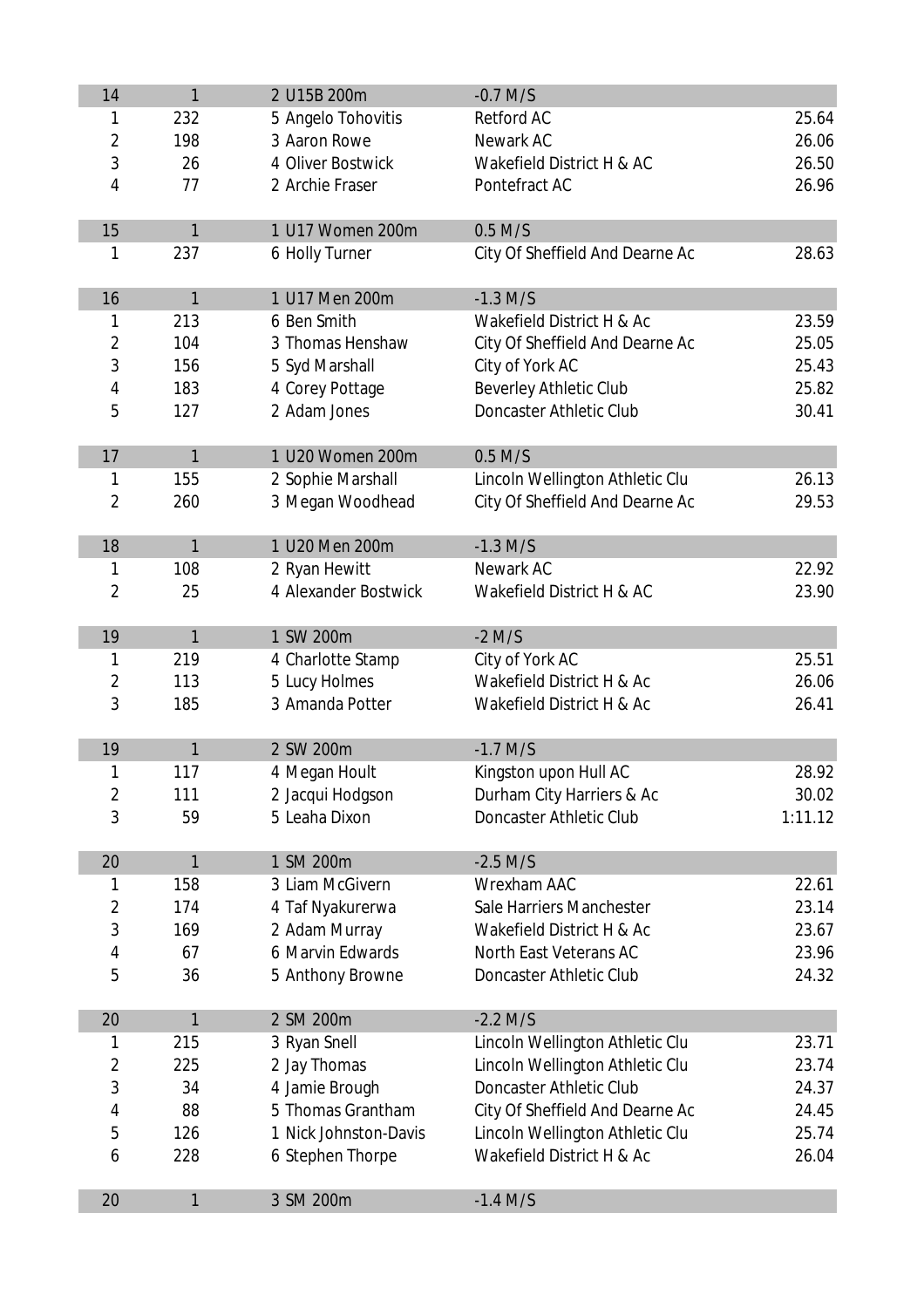| 1              | 82  | 6 Atheer GALDAGON     | City of Sheffield & Dearne AC                                     | 24.01   |
|----------------|-----|-----------------------|-------------------------------------------------------------------|---------|
| 2              | 10  | 4 Stuart Bagley       | Lincoln Wellington Athletic Clu                                   | 24.63   |
| 3              | 39  | 3 Anthony Burniston   | <b>Doncaster Athletic Club</b>                                    | 25.66   |
| 4              | 133 | 5 Conrad Kennedy      | Durham City Harriers & Ac                                         | 26.40   |
| 5              | 64  | 2 Paul Durrant        | <b>Cleethorpes AC</b>                                             | 29.11   |
| 6              | 23  | 1 Geoffrey Bobb       | City Of York Ac                                                   | 42.42   |
| 21             | 1   | 1 U11/13 B/G 600m     |                                                                   |         |
| 1              | 257 | 3 Sammy Whitehouse    | <b>Valley Striders AC</b>                                         | 1:55.48 |
| $\overline{2}$ | 149 | 6 Eaden Lyons         | Unattached                                                        | 1:56.29 |
| 3              | 190 | 2 Beau Rawcliffe      | Liverpool Harriers & AC                                           | 1:58.46 |
| 4              | 95  | 5 Izzy Hall           | <b>Birtley AC</b>                                                 | 2:03.10 |
| 5              | 72  | 4 Ethan Ford          | Wakefield District H & Ac                                         | 2:07.50 |
| 6              | 265 | 1 Ezzie Yansaneh      | <b>Valley Striders AC</b>                                         | 2:35.67 |
| 7              | 141 | 8 Florence Lemmon     | <b>Bingley Harriers &amp; AC</b>                                  | 2:35.99 |
| 8              | 217 | 7 Bronwen Soper       | Salford Metropolitan AC                                           | 2:36.84 |
|                |     |                       |                                                                   |         |
| 21             | 1   | 2 U11/13 B/G 600m     |                                                                   |         |
| 1              | 159 | 7 Oscar McGuinness    | <b>Doncaster Athletic Club</b>                                    | 2:14.09 |
| $\overline{2}$ | 38  | 4 Noah Buckley        | Doncaster Athletic Club                                           | 2:18.57 |
| 3              | 98  | 1 Alexander Harding   | <b>Doncaster Athletic Club</b>                                    | 2:21.36 |
| 4              | 160 | 2 Rupert McGuinness   | <b>Doncaster Athletic Club</b>                                    | 2:25.02 |
| 5              | 93  | 5 Lakey HAIGH         | <b>Doncaster Athletic Club</b>                                    | 2:31.67 |
| 6              | 14  | 3 Joseph Barratt      | Doncaster Athletic Club                                           | 2:35.51 |
| 7              | 35  | 6 Clara Brown         | <b>Doncaster Athletic Club</b>                                    | 2:36.38 |
| 8              | 274 | 8 William JAMES       | <b>Doncaster Athletic Club</b>                                    | 2:45.65 |
| 24             | 1   | 1 SW 400m             |                                                                   |         |
| 1              | 200 | 2 Louise Royston      | <b>Halifax Harriers &amp; AC</b>                                  | 1:00.33 |
| $\overline{2}$ | 171 | 4 Nicole Norton       | Rotherham Harriers and AC                                         | 1:05.20 |
|                |     |                       |                                                                   |         |
| 25             | 1   | 1 U15W/U17M/U20W 400n |                                                                   |         |
| 1              | 181 | 4 Edan Petrie         | City of York AC                                                   | 54.55   |
| $\overline{2}$ | 183 | 5 Corey Pottage       | <b>Beverley Athletic Club</b>                                     | 59.97   |
| 3              | 196 | 1 Layla Roden         | Rotherham Harriers and AC                                         | 1:00.39 |
| 4              | 32  | 6 Harry Bromley       | Vale of York Athletic Community                                   | 1:01.58 |
| 27             | 1   | 1 SM 400m             |                                                                   |         |
| 1              | 139 | 6 Amaha LAWRENCE      | Sale Harriers Manchester                                          | 50.78   |
| 2              | 10  | 4 Stuart BAGLEY       | Lincoln Wellington Athletic Clu                                   | 56.48   |
| 3              | 83  | 3 Mark GOLDIE         | Halifax Harriers & AC                                             | 1:00.68 |
| 4              | 150 | 5 Rob MACDONALD       | Halifax Harriers & AC                                             | 1:02.63 |
| 5              | 157 | 2 Ian MARTIN          | Vale of York Athletic Community                                   | 1:04.27 |
| 28             | 1   | 1 U13 Girls 800m      |                                                                   |         |
| 1              | 216 | 4 Beatrix Soper       | Sale Harriers Manchester                                          | 2:25.31 |
| 2              | 184 | 3 Lois Pottage        | <b>Beverley Athletic Club</b>                                     | 2:27.95 |
| 3              | 132 | 1 Aimee Keefe         | City of York AC                                                   | 2:34.56 |
|                | 20  | 5 Jessica Betts       |                                                                   | 2:42.17 |
| 4              |     |                       | Scunthorpe Harriers Athletic CI<br>Hallamshire Harriers Sheffield |         |
| 5              | 240 | 6 Lucienne Turner     |                                                                   | 2:48.41 |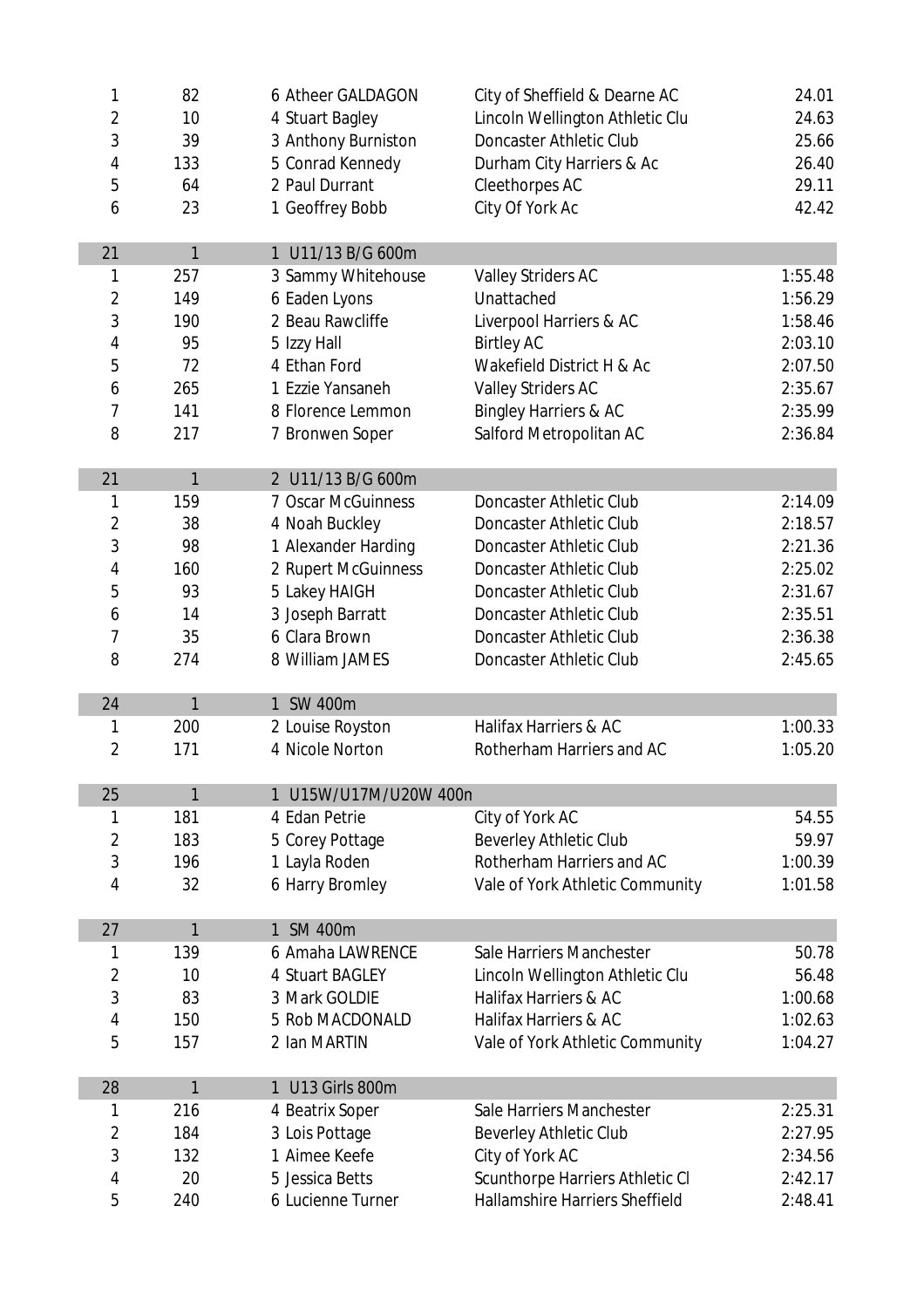| 28             | $\mathbf{1}$ | 2 U13 Girls 800m       |                                       |         |
|----------------|--------------|------------------------|---------------------------------------|---------|
| 1              | 188          | 1 Indie Proudlove      | <b>Beverley Athletic Club</b>         | 2:48.50 |
| $\overline{2}$ | 180          | 4 Beatrice Pennington  | <b>Abbey Runners</b>                  | 2:50.23 |
| 3              | 30           | 2 Millie Brenard       | <b>Hallamshire Harriers Sheffield</b> | 2:53.40 |
| 4              | 99           | 5 Kayleigh Harding     | <b>Doncaster Athletic Club</b>        | 3:30.86 |
|                |              |                        |                                       |         |
| 29             | $\mathbf{1}$ | 1 U13 Boys 800m        |                                       |         |
| 1              | 46           | 3 Samuel Conkie        | Vale Royal AC                         | 2:24.00 |
| 2              | 202          | 6 Nicholas Rusling     | Kingston upon Hull AC                 | 2:33.01 |
| 3              | 262          | 5 Gilby Wright         | Kingston upon Hull AC                 | 2:36.87 |
| 4              | 256          | 2 Riley Welton-Seymour | Rotherham Harriers and AC             | 2:58.34 |
|                |              |                        |                                       |         |
| 30             | 1            | 1 U15G/B 800m          |                                       |         |
| 1              | 120          | 2 Grace IGOE           | Rotherham Harriers & AC               | 2:23.62 |
| $\overline{2}$ | 21           | 1 Katie BETTS          | Scunthorpe Harriers Athletic CI       | 2:24.76 |
| 3              | 236          | 3 Graihagh TURNER      | Rotherham Harriers & AC               | 2:27.36 |
| 4              | 207          | 4 Annabelle SIBLEY     | Rotherham Harriers & AC               | 2:27.97 |
| 5              | 233          | 5 Harper TOMPKIN       | Rotherham Harriers & AC               | 2:31.16 |
| 6              | 203          | 9 Alfie RYAN           | <b>Beverley Athletic Club</b>         | 2:36.79 |
| 7              | 101          | 6 Ella HARRIS-SMITH    | <b>Beverley Athletic Club</b>         | 2:39.72 |
| 8              | 19           | 7 Millie BERRY         | <b>Beverley Athletic Club</b>         | 2:43.27 |
| 9              | 100          | <b>8 Liv HARDY</b>     | City of York AC                       | 2:43.97 |
|                |              |                        |                                       |         |
| 32             | $\mathbf{1}$ | 1 U17M/W U20M/W 800m   |                                       |         |
| 1              | 186          | 1 Charles PRESTWICH    | <b>Notts AC</b>                       | 2:04.34 |
| $\overline{2}$ | 151          | 3 Robert MAIN          | <b>Beverley Athletic Club</b>         | 2:08.70 |
| 3              | 231          | 6 Alexandros TOHOVITIS | <b>Worksop Harriers</b>               | 2:09.22 |
| 4              | 81           | 7 Sebastien FREEMAN    | <b>Beverley Athletic Club</b>         | 2:20.40 |
| 5              | 125          | 5 Evan JENKINSON       | <b>Hallamshire Harriers Sheffield</b> | 2:20.54 |
| 6              | 245          | 4 Mischa WALSH         | Rotherham Harriers & AC               | 2:22.80 |
| 7              | 75           | 9 Max FOX              | <b>Doncaster Athletic Club</b>        | 2:24.99 |
| 8              | 244          | 2 Marci WALSH          | Rotherham Harriers & AC               | 2:30.79 |
| 9              | 165          | 8 Jennifer MONTIETH    | <b>Doncaster Athletic Club</b>        | 2:38.30 |
| 33             | 1            | 1 SM/W 800m            |                                       |         |
| 1              | 5            | 2 Connor ANDERSON      | <b>Doncaster Athletic Club</b>        | 2:02.70 |
| $\overline{2}$ | 145          | David LOCKER           | <b>Kettering Town Harriers</b>        | 2:03.93 |
| 3              | 42           | 3 Mark CAGE            | City of York AC                       | 2:08.66 |
| 4              | 9            | 4 Peter BADGER         | <b>Doncaster Athletic Club</b>        | 2:13.14 |
| 5              | 238          | 5 Jed TURNER           | <b>Sheffield Rc</b>                   | 2:20.22 |
| 6              | 84           | 7 William GOURLEY      | <b>Rothwell Harriers &amp; AC</b>     | 2:27.46 |
| 7              | 76           | 8 Stephen FOX          | <b>Doncaster Athletic Club</b>        | 2:37.73 |
| 8              | 142          | 6 Paul LEMMON          | <b>Bingley Harriers &amp; AC</b>      | 2:43.00 |
| 9              | 195          | 9 Stephanie ROBSON     | <b>Bingley Harriers &amp; AC</b>      | 2:55.70 |
|                |              |                        |                                       |         |
| 34             | $\mathbf{1}$ | 1 U15G/B 300m          |                                       |         |
| 1              | 179          | 3 Harry Pearcy         | Wakefield District H & Ac             | 39.58   |
| $\overline{2}$ | 144          | 5 Chelsie Locker       | <b>Kettering Town Harriers</b>        | 44.70   |
| 3              | 207          | 2 Annabelle Sibley     | Rotherham Harriers and AC             | 46.36   |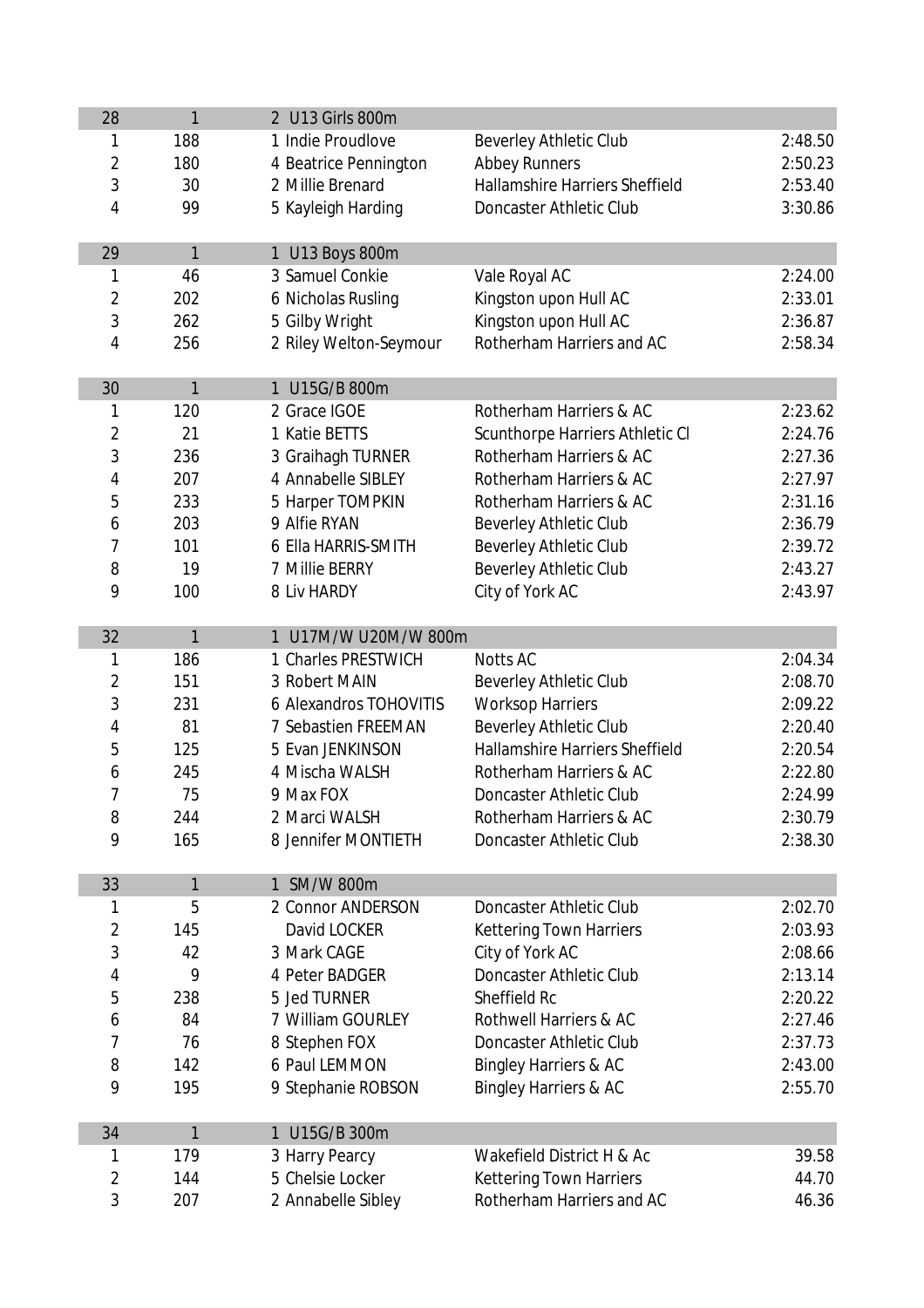| 4              | 233          | 4 Harper Tompkin          | Rotherham Harriers and AC          | 48.56   |
|----------------|--------------|---------------------------|------------------------------------|---------|
| 35             | $\mathbf{1}$ | 1 U15G/B 1500m            |                                    |         |
| 1              | 63           | 5 Luke Dunham             | <b>Herts Phoenix AC</b>            | 4:26.54 |
| $\overline{2}$ | 192          | 9 Daniel Reeve            | <b>Doncaster Athletic Club</b>     | 4:36.53 |
| 3              | 229          | 4 Samuel Thursfield       | <b>Wolverhampton &amp; Bilston</b> | 4:43.60 |
| 4              | 251          | 1 Isabella Waugh          | Rotherham Harriers and AC          | 4:44.73 |
| 5              | 22           | 10 Grace Blair            | <b>Doncaster Athletic Club</b>     | 5:07.96 |
| 6              | 187          | 8 Caleb Proudlove         | <b>Beverley Athletic Club</b>      | 5:12.12 |
| 7              | 70           | 7 Alexander Felczerek     | <b>Doncaster Athletic Club</b>     | 5:33.82 |
| 8              | 115          | 2 Juliet Horne            | City of York AC                    | 5:34.12 |
| 9              | 116          | 3 Imogen Horseman         | <b>Doncaster Athletic Club</b>     | 6:03.67 |
|                |              |                           |                                    |         |
| 36             | $\mathbf{1}$ | 1 U17/20 M/W 1500m        |                                    |         |
| 1              | 103          | 6 Will Haw                | Vale of York Athletic Community    | 4:20.98 |
| $\overline{2}$ | 97           | 7 William Hall            | <b>Calder Valley Fell Runners</b>  | 4:21.75 |
| 3              | 114          | 1 Oliver Hope             | <b>Doncaster Athletic Club</b>     | 4:52.33 |
| 4              | 68           | 5 George Ellis            | Rotherham Harriers and AC          | 4:56.21 |
| 5              | 32           | 2 Harry Bromley           | Vale of York Athletic Community    | 5:02.52 |
| 6              | 234          | 8 Sophie Toyn             | <b>Mansfield Harriers</b>          | 5:18.81 |
|                |              |                           |                                    |         |
| 37             | $\mathbf{1}$ | 1 Donny Mile              |                                    |         |
| 1              | 56           | 6 Henry Cullen            | <b>Doncaster Athletic Club</b>     | 4:29.61 |
| $\overline{2}$ | 248          | 12 James Wardman          | <b>Rothwell Harriers &amp; AC</b>  | 4:44.05 |
| 3              | 118          | 11 Paul Howard            | Rothwell Harriers & AC             | 4:58.82 |
| 4              | 140          | 7 Stephanie Lawrie        | <b>Kettering Town Harriers</b>     | 5:09.74 |
| 5              | 121          | 5 Chris Ireland           | Sheffield Rc                       | 5:26.24 |
| 6              | 147          | 4 Geoff Lowry             | Sheffield Rc                       | 5:26.54 |
| 7              | 157          | 1 Ian Martin              | Vale of York Athletic Community    | 5:34.07 |
| 8              | 122          | 9 Martin James            | <b>Doncaster Athletic Club</b>     | 5:37.74 |
| 9              | 194          | 10 Fran Robbs De La Hoyde | Rothwell Harriers & AC             | 5:41.30 |
| 10             | 84           | 2 William Gourley         | Rothwell Harriers & AC             | 5:42.60 |
| 11             | 178          | 8 Charlie Pearce          | <b>Beeston AC</b>                  | 5:43.10 |
| 12             | 238          | 14 Jed Turner             | <b>Sheffield Rc</b>                | 6:11.78 |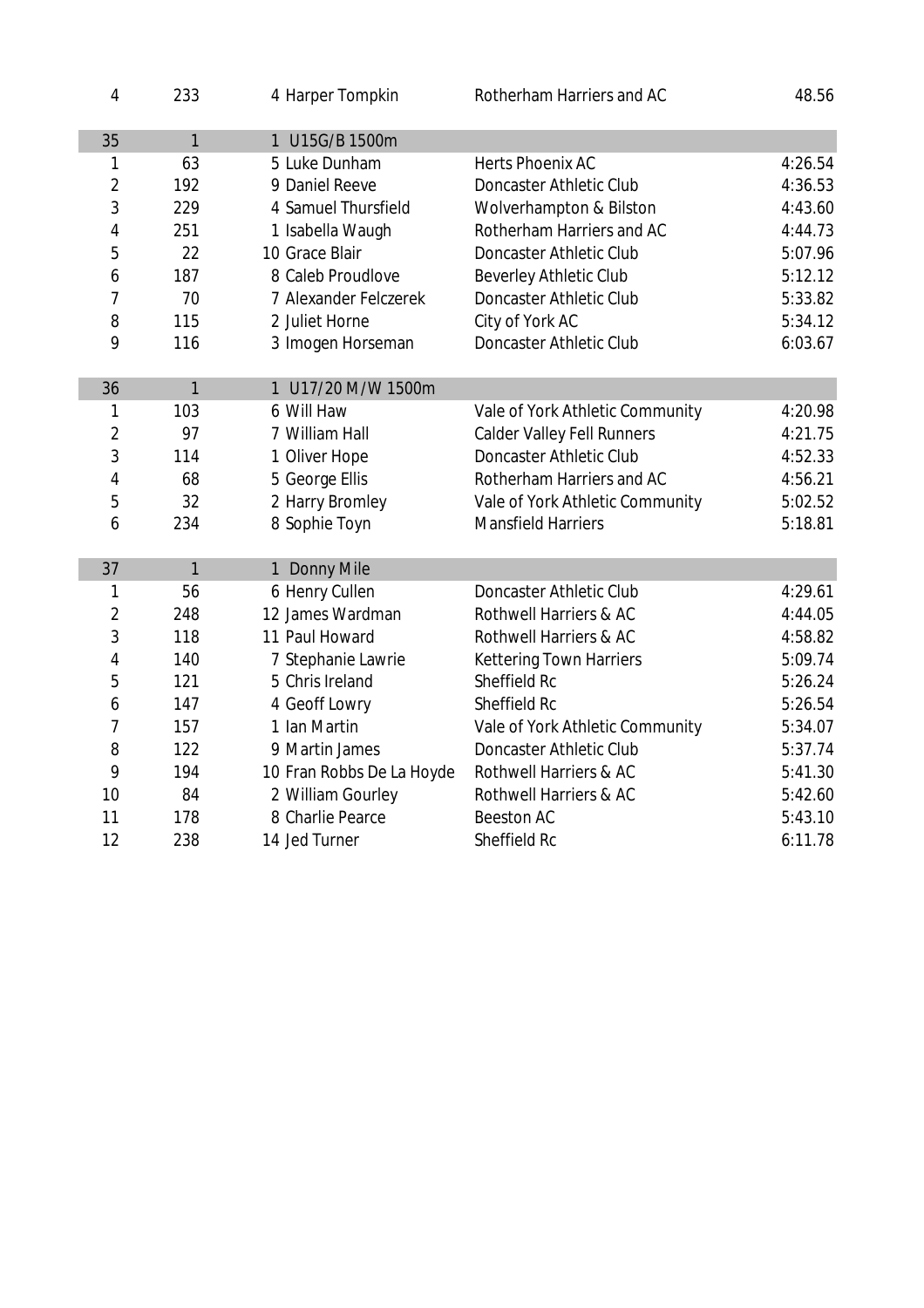## 12:35 – U20M/W – discus

| U/17/20 Men and Women: DT |                       |                               |             |       |                 |          |  |
|---------------------------|-----------------------|-------------------------------|-------------|-------|-----------------|----------|--|
| <b>Bib No</b>             | Name                  | Club                          | Age Grp     | Event | <b>Distance</b> | Position |  |
| 204                       | <b>Nicky Saunders</b> | Leigh Harriers & AC           | <b>U20W</b> | DT    |                 |          |  |
| 31                        | Dominic Brenna        | <b>Barnsley Athletic Club</b> | U20M        | D٦    | 39.33           |          |  |
| 223                       | <b>Shay Tarbit</b>    | Derby Athletic Club           | U20M        | DT    |                 |          |  |
| 127                       | Adam Jones            | Doncaster Athletic Club       | U17M        | DI    | 11.1            |          |  |

13:10 – SM/W – discus

SW: DM.HJ/LJ/JAV/PV/HT/DT/SP

| <b>Bib No</b>  | Name                         | Club                           | Age Grp   | Event | <b>Distance</b> | Position |
|----------------|------------------------------|--------------------------------|-----------|-------|-----------------|----------|
| 177            | <b>Sarah Parsons</b>         | City of York AC                | <b>SW</b> | DT    |                 |          |
|                | SM: DM.HJ/LJ/JAV/PV/HT/DT/SP |                                |           |       |                 |          |
| <b>Bib No</b>  | <b>Name</b>                  | Club                           | Age Grp   | Event | Distance        | Position |
| 17             | <b>William Baxter</b>        | Doncaster Athletic Club        | SM        | DT    | 34.61           |          |
| 208            | <b>Bob Sims</b>              | Chesterfield & District AC     | SM        | DT    |                 |          |
| 37             | <b>Oscar Bryce</b>           | Hallamshire Harriers Sheffield | SM        | DT    | 31.98           |          |
| 197            | Kayden Roe                   | Doncaster Athletic Club        | SM        | DT    | 14.88           |          |
| 6              | <b>Steve Atkin</b>           | <b>Northern Masters AC</b>     | SM        | DT    |                 |          |
| $\overline{7}$ | <b>Timothy Atkin</b>         | <b>Northern Masters AC</b>     | SM        | DT    |                 |          |
| 222            | <b>Trevor Straker</b>        | North Shields Polytechnic Club | SM        | DT    | 31.32           |          |
| 24             | <b>Martyn Bollands</b>       | <b>Northern Masters AC</b>     | SM        | DT    |                 |          |
| 134            | Dylan Keville                | North Shields Polytechnic Club | SM        | DT    | 25.9            |          |
| 44             | Dennis Chapman               | Wigan & District H & AC        | SM        | DT    | 14.92           |          |

# 13:50 – U15M/W - long jump. Pit 1.

|               | U/15 Men and Women: LJ |                                 |         |       |                 |          |
|---------------|------------------------|---------------------------------|---------|-------|-----------------|----------|
| <b>Bib No</b> | <b>Name</b>            | Club                            | Age Grp | Event | <b>Distance</b> | Position |
| 69            | <b>Amelia Farnes</b>   | City of Sheffield and Dearne AC | U15W    | IJ    | 4.33            |          |
| 77            | <b>Archie Fraser</b>   | Pontefract AC                   | U15M    | IJ    | 4.58            |          |
| 196           | Layla Roden            | Rotherham Harriers & AC         | U15W    | IJ    | 4.36            | 3        |
| 135           | <b>Holly Key</b>       | City of Sheffield and Dearne AC | U15W    | IJ    | 4.97            | 2        |
| 106           | Amy Hewitt             | Leigh Harriers AC               | U15W    | IJ    | 5.05            |          |
| 212           | Aimee Smith            | Doncaster Athletic Club         | U15W    | IJ    | 3.07            | 5        |
|               | <b>Connie Dwyer</b>    | Doncaster Athletic Club         | U15W    | IJ    | 3.27            | 6        |

#### 14:05 – U15G/B U17W – shot

|               | U/15 Girls: DT/HT/HJ/LJ/SH/JAV/PV |                                        |             |           |                 |          |
|---------------|-----------------------------------|----------------------------------------|-------------|-----------|-----------------|----------|
| <b>Bib No</b> | <b>Name</b>                       | <b>Club</b>                            | Age Grp     | Event     | <b>Distance</b> | Position |
| 148           | Jessica Lunt                      | <b>Chelmsford AC</b>                   | <b>U15G</b> | SP        |                 |          |
| 272           | <b>Bethany Pendlebury</b>         | <b>Trafford AC</b>                     | U15G        | SP        | 8.49            |          |
| 263           | Matilda Wright                    | Kingston upon Hull AC                  | U15G        | SP        | 8.86            |          |
| 79            | Niamh Fraser                      | Pontefract AC                          | U15G        | <b>SP</b> |                 |          |
|               | U/17/20 Men and Women: SP         |                                        |             |           |                 |          |
| <b>Bib No</b> | <b>Name</b>                       | <b>Club</b>                            | Age Grp     | Event     | <b>Distance</b> | Position |
| 129           | Serenity Joynt                    | <b>Mansfield Harriers</b>              | <b>U17W</b> | <b>SP</b> | 11.79           |          |
|               | U/15 Boys DT/HT/HJ/LJ/SH/JAV/PV   |                                        |             |           |                 |          |
| <b>Bib No</b> | <b>Name</b>                       | Club                                   | Age Grp     | Event     | <b>Distance</b> | Position |
| 90            | Jamie Greenhalgh                  | <b>Bolton United Harriers &amp; AC</b> | <b>U15B</b> | SP        | 7.85            |          |
| 60            | <b>Alfie Dodds</b>                | <b>Bolton United Harriers &amp; AC</b> | <b>U15B</b> | <b>SP</b> | 8.56            |          |

14:05 – SW U20M/W - javelin

U/17/20 Men and Women: JT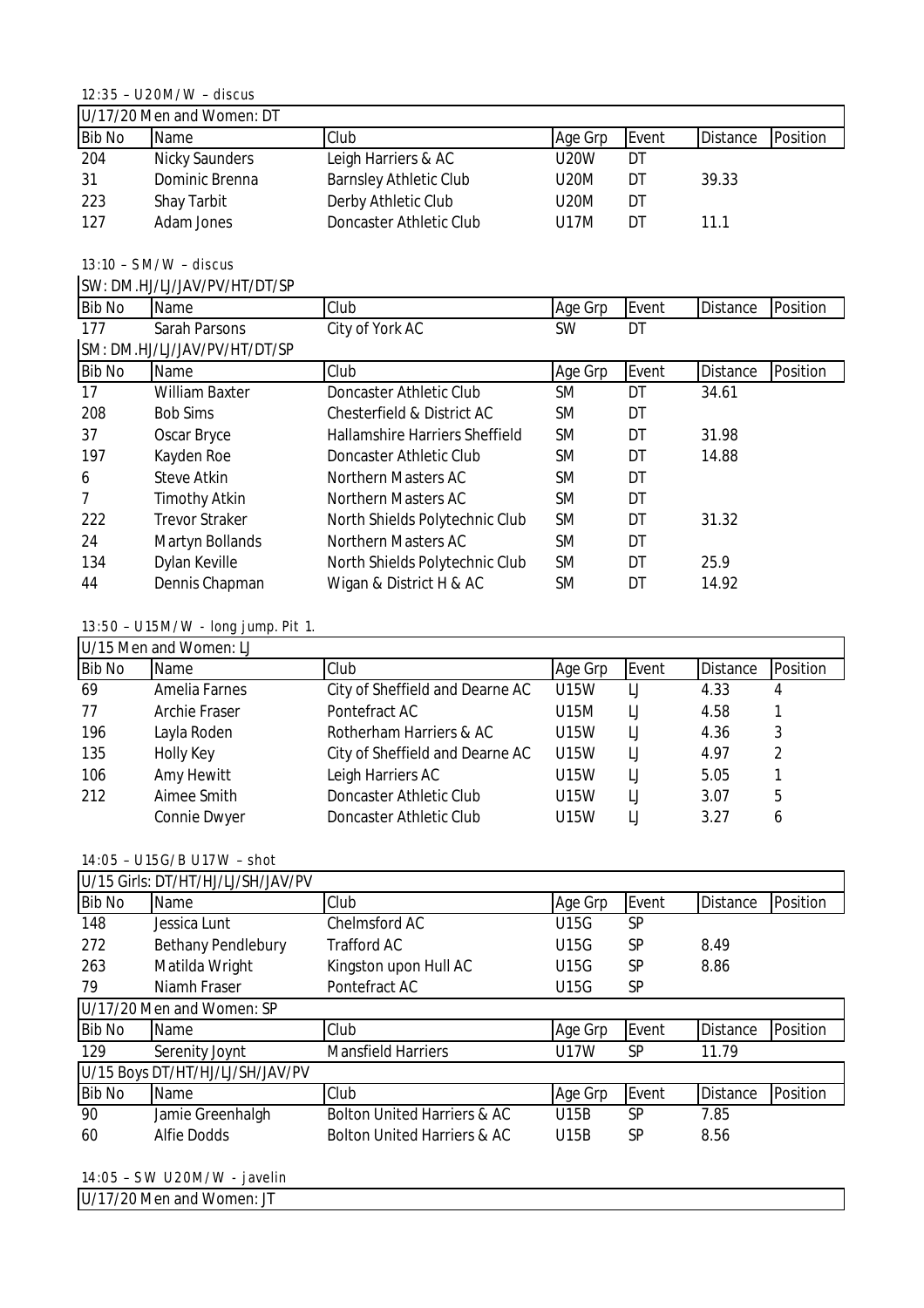| <b>Bib No</b> | Name                         | Club                                  | Age Grp     | Event | <b>Distance</b> | Position |
|---------------|------------------------------|---------------------------------------|-------------|-------|-----------------|----------|
| 29            | Dan Bradbury                 | <b>Barnsley Athletic Club</b>         | <b>U20M</b> | JT    | 49.19           |          |
| 235           | Josh Turkington              | <b>Chesterfield &amp; District AC</b> | <b>U20M</b> | JT    | 43.48           |          |
| 204           | <b>Nicky Saunders</b>        | Leigh Harriers & AC                   | <b>U20W</b> | JT    |                 |          |
|               | SW: DM.HJ/LJ/JAV/PV/HT/DT/SP |                                       |             |       |                 |          |
| <b>Bib No</b> | Name                         | Club                                  | Age Grp     | Event | <b>Distance</b> | Position |
| 143           | Rebecca Lister               | City of York AC                       | <b>SW</b>   | JT    |                 |          |
| 152           | <b>Caroline Marler</b>       | Otley AC                              | <b>SW</b>   | JT    | 16.33           |          |
| 1             | Vikki Adams                  | Leeds City Athletic Club              | <b>SW</b>   | JT    | 39.16           |          |

14:45 – U17M/W - long jump. Pit 1.

|               | U/17/20 Men and Women: LJ      |                                       |             |       |                 |          |
|---------------|--------------------------------|---------------------------------------|-------------|-------|-----------------|----------|
| <b>Bib No</b> | Name                           | Club                                  | Age Grp     | Event | <b>Distance</b> | Position |
| 52            | Amy Cotton                     | Doncaster Athletic Club               | <b>U17W</b> | IJ    |                 |          |
| 254           | <b>Alicia Wells</b>            | <b>Worksop Harriers</b>               | U17W        | IJ    |                 |          |
| 102           | <b>Eleanor Hartley</b>         | City of Sheffield and Dearne AC       | U17W        | IJ    |                 |          |
| 53            | <b>Annalise Nicole Cowling</b> | Doncaster Athletic Club               | <b>U17W</b> | IJ    | ΝM              |          |
| 125           | Evan Jenkinson                 | <b>Hallamshire Harriers Sheffield</b> | U17W        | IJ    |                 |          |
| 55            | <b>Holly Cresswell</b>         | Kingston upon Hull AC                 | U17W        | IJ    | 3.5             | 6        |
| 255           | <b>Connor Wells</b>            | Vale of York Athletic Community       | U17M        | IJ    | 3.66            | 5        |
| 189           | Ethan Pym                      | City of York AC                       | U17M        | IJ    |                 |          |
| 32            | <b>Harry Bromley</b>           | Vale of York Athletic Community       | U17M        | IJ    | 4.58            | 3        |
| 199           | <b>Katie Rowney</b>            | Doncaster Athletic Club               | U17W        | IJ    | 4.72            | 1        |
| 62            | <b>Trinity Dooley-Williams</b> | Doncaster Athletic Club               | U17W        | IJ    | 4.47            | 4        |
| 87            | <b>Holly Granger</b>           | Doncaster Athletic Club               | U17W        | IJ    | 4.7             | 2        |

### 15:00 – U15/17 M/W – javelin

| U/15 Boys DT/HT/HJ/LJ/SH/JAV/PV |                                   |                                        |             |       |                 |          |  |
|---------------------------------|-----------------------------------|----------------------------------------|-------------|-------|-----------------|----------|--|
| <b>Bib No</b>                   | <b>Name</b>                       | Club                                   | Age Grp     | Event | <b>Distance</b> | Position |  |
| 232                             | <b>Angelo Tohovitis</b>           | <b>Retford AC</b>                      | <b>U15B</b> | JT    | 33.1            |          |  |
| 192                             | <b>Daniel Reeve</b>               | <b>Doncaster Athletic Club</b>         | U15B        | JT    |                 |          |  |
|                                 | U/15 Girls: DT/HT/HJ/LJ/SH/JAV/PV |                                        |             |       |                 |          |  |
| <b>Bib No</b>                   | Name                              | Club                                   | Age Grp     | Event | <b>Distance</b> | Position |  |
| 69                              | <b>Amelie Farne</b>               | City of Sheffield and Dearne AC        | <b>U15G</b> | JT    |                 |          |  |
| 272                             | <b>Bethany Pendlebury</b>         | <b>Trafford AC</b>                     | <b>U15G</b> | JT    |                 |          |  |
| 263                             | Matilda Wright                    | Kingston upon Hull AC                  | U15G        | JT    | 24              |          |  |
| 161                             | Darcy Metcalf                     | Gateshead Harriers & AC                | U15G        | JT    |                 |          |  |
| 182                             | Olivia Poskitt                    | <b>Doncaster Athletic Club</b>         | U15G        | JT    |                 |          |  |
| 79                              | Niamh Fraser                      | Pontefract AC                          | <b>U15G</b> | JT    | 13.5            |          |  |
| U/17/20 Men and Women: JT       |                                   |                                        |             |       |                 |          |  |
| <b>Bib No</b>                   | Name                              | Club                                   | Age Grp     | Event | <b>Distance</b> | Position |  |
| 246                             | <b>Millie Walster</b>             | Amber Valley and Erewash Athletic U17W |             | JT    |                 |          |  |
| 129                             | Serenity Joynt                    | <b>Mansfield Harriers</b>              | U17W        | JT    | 31.13           |          |  |
| 173                             | Joseph Nwankwo                    | Macclesfield Harriers & AC             | U17M        | JT    | 29.89           |          |  |
| 127                             | <b>Adam Jones</b>                 | <b>Doncaster Athletic Club</b>         | U17M        | JT    |                 |          |  |
| 254                             | <b>Alicia Wells</b>               | <b>Worksop Harriers</b>                | U17W        | JT    |                 |          |  |
|                                 | SM: DM.HJ/LJ/JAV/PV/HT/DT/SP      |                                        |             |       |                 |          |  |
| <b>Bib No</b>                   | Name                              | Club                                   | Age Grp     | Event | <b>Distance</b> | Position |  |
| 208                             | <b>Bob Sims</b>                   | <b>Chesterfield &amp; District AC</b>  | <b>SM</b>   | JT    |                 |          |  |
| 224                             | <b>Trevor Tarbit</b>              | Derby Athletic Club                    | SM          | JT    |                 |          |  |
| 24                              | Martyn Bollands                   | <b>Northern Masters AC</b>             | SM          | JT    |                 |          |  |
| 134                             | Dylan Keville                     | North Shields Polytechnic Club         | SM          | JT    | 16.81           |          |  |
| 23                              | Geoffrey Bobb                     | City of York AC                        | SM          | JT    | 15.46           |          |  |